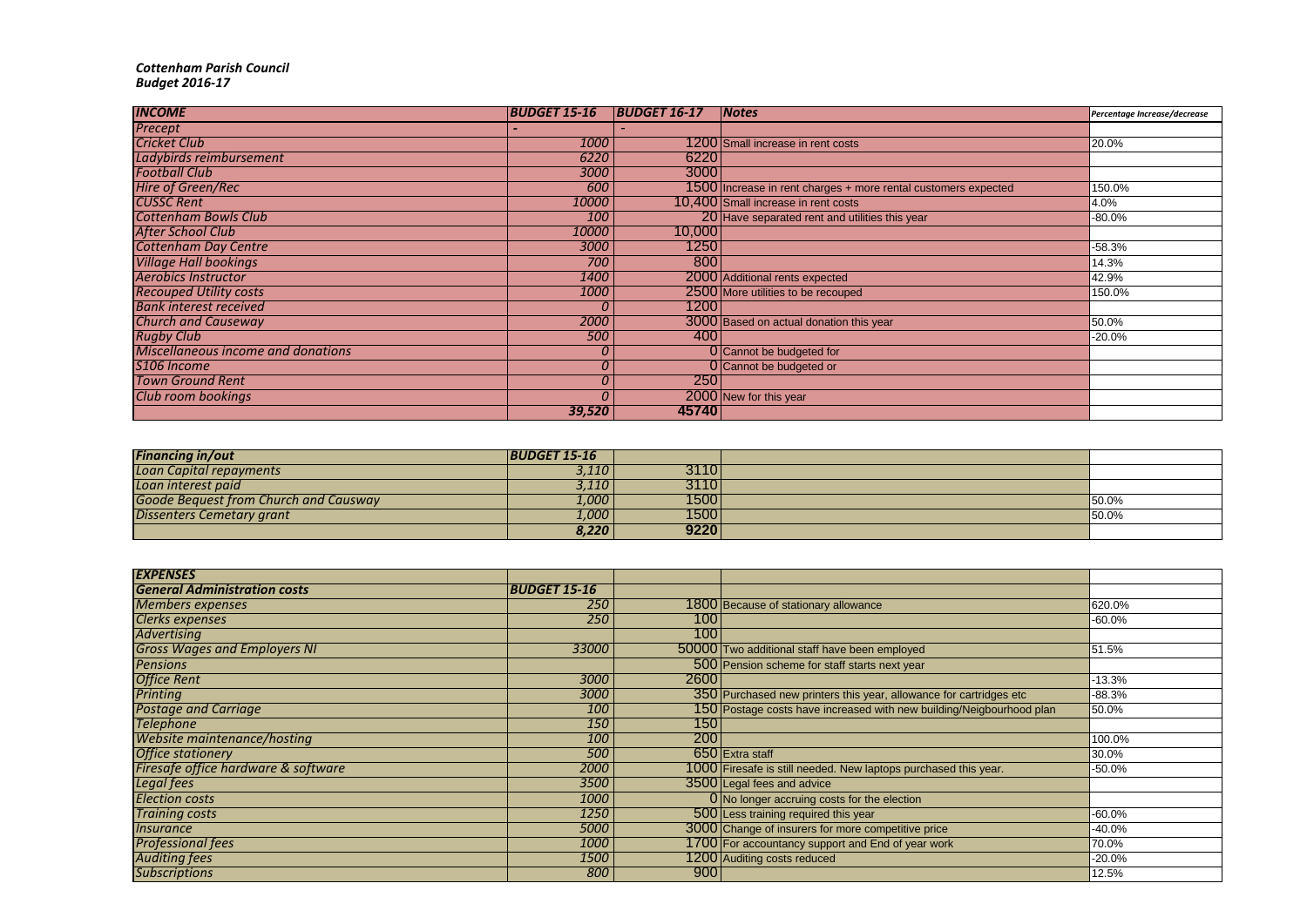| <b>Bank Charges</b> |              |       | 200 Not budgeted for last year  |  |
|---------------------|--------------|-------|---------------------------------|--|
| Neigbourhood plan   |              |       | 3000 Not budgeted for last year |  |
|                     | <b>56400</b> | 71600 |                                 |  |

| <b>Shared</b>                         | <b>BUDGET 15-16</b> |       |                                                         |          |
|---------------------------------------|---------------------|-------|---------------------------------------------------------|----------|
| Water costs (Rec, Green and memorial) | 1500                |       | 2500 Full year of costs                                 | 66.7%    |
| <b>Electricity (Rec and Green)</b>    | 4000 l              |       | 5500 Full year of costs                                 | 37.5%    |
| Heating oil for Village hall          | 2500                | 2000  |                                                         | $-20.0%$ |
| LPG (Gas)                             |                     |       | 5000 Not budgeted for last year as for the new Pavilion |          |
|                                       | 8000                | 15000 |                                                         | 87.5%    |

| <b>Other</b>            | <b>BUDGET 15-</b><br>$15 - 16$ |      |  |
|-------------------------|--------------------------------|------|--|
| Christmas concert costs | 1000                           | 1000 |  |
| Remembrance Wreath      | 2r<br>၁၁                       | ັບປ  |  |
|                         | 1035                           | 1035 |  |

| Donations/S13,         | $\overline{1}$ $\overline{1}$ $\overline{1}$ $\overline{1}$ $\overline{1}$ $\overline{1}$ $\overline{1}$<br><b>BU</b><br>-15-16 |       |                               |        |
|------------------------|---------------------------------------------------------------------------------------------------------------------------------|-------|-------------------------------|--------|
| <b>Cottenham Chest</b> | 2000                                                                                                                            | 5000  | <sup>,</sup> tundına<br>∣INew | 150.0% |
| <b>Grants</b>          |                                                                                                                                 | 6249  |                               |        |
|                        |                                                                                                                                 | 11249 |                               |        |

| <b>Open Spaces</b>                  | <b>BUDGET 15-16</b> |       |                                                             |          |
|-------------------------------------|---------------------|-------|-------------------------------------------------------------|----------|
| Old rec ground (Broad lane)         | 500                 | 500   |                                                             |          |
| <b>Crowland manor site</b>          | 5000                | 5000  |                                                             |          |
| <b>Memorial/Open spaces</b>         | 200                 | 200   |                                                             |          |
| <b>Tree works</b>                   | 2000                |       | 4000 50% for tree works on Kingfisher way                   | 100.0%   |
| <b>Tenison manor</b>                | 2000                | 2000  |                                                             |          |
| <b>Brenda Gautrey way</b>           | 1000                |       | 1575 Additional work for next year                          | 57.5%    |
| <b>WARG</b> field                   | 200                 |       | 750 Additional work for next year                           | 275.0%   |
| Fen Reeves expenditure              | 500                 | 500   |                                                             |          |
| <b>Beach Road</b>                   | U                   |       | 1250 Not budgeted for last year                             |          |
| Village green                       | υ                   |       | 1500 Not budgeted for last year                             |          |
| <b>Balancing pond/Little cut</b>    | U                   |       | 2500 Not budgeted for last year                             |          |
| <b>Recreation ground Lambs lane</b> | U                   |       | 11500 Not budgeted for last year                            |          |
| Groundsman fees                     | 30500               |       | 10000 Other groundsman cost allocated to other budget lines | $-67.2%$ |
|                                     | 41900               | 41275 |                                                             |          |

| <b>Pavilion</b>                  | <b>BUDGET 15-16</b> |      |                                           |          |
|----------------------------------|---------------------|------|-------------------------------------------|----------|
| New changing rooms - Cleaning    | 3900 l              |      | 1000 New for the Pavilion                 | $-74.4%$ |
| New changing rooms - Maintenance | 2250                |      | 3000 General maintainance of the building | 33.3%    |
|                                  | 6150                | 4000 |                                           |          |

| <b>Play Area</b> | .000"        | 4000 Re | eplacement equipment | 1300.0% |
|------------------|--------------|---------|----------------------|---------|
|                  | <b>1.000</b> | 4000    |                      |         |

| <b>Village Hall</b>                           | <b>BUDGET</b><br>$15 - 16$ |            |                                      |           |
|-----------------------------------------------|----------------------------|------------|--------------------------------------|-----------|
| <b>Village</b><br>hall returbishment ?        | 5,000                      |            | 0116500 reserves                     | $-100.0%$ |
| <b>Recreation ground building maintenance</b> | 3,500                      | <b>A50</b> | 4500 to include repairs and renewals | 28.6%     |